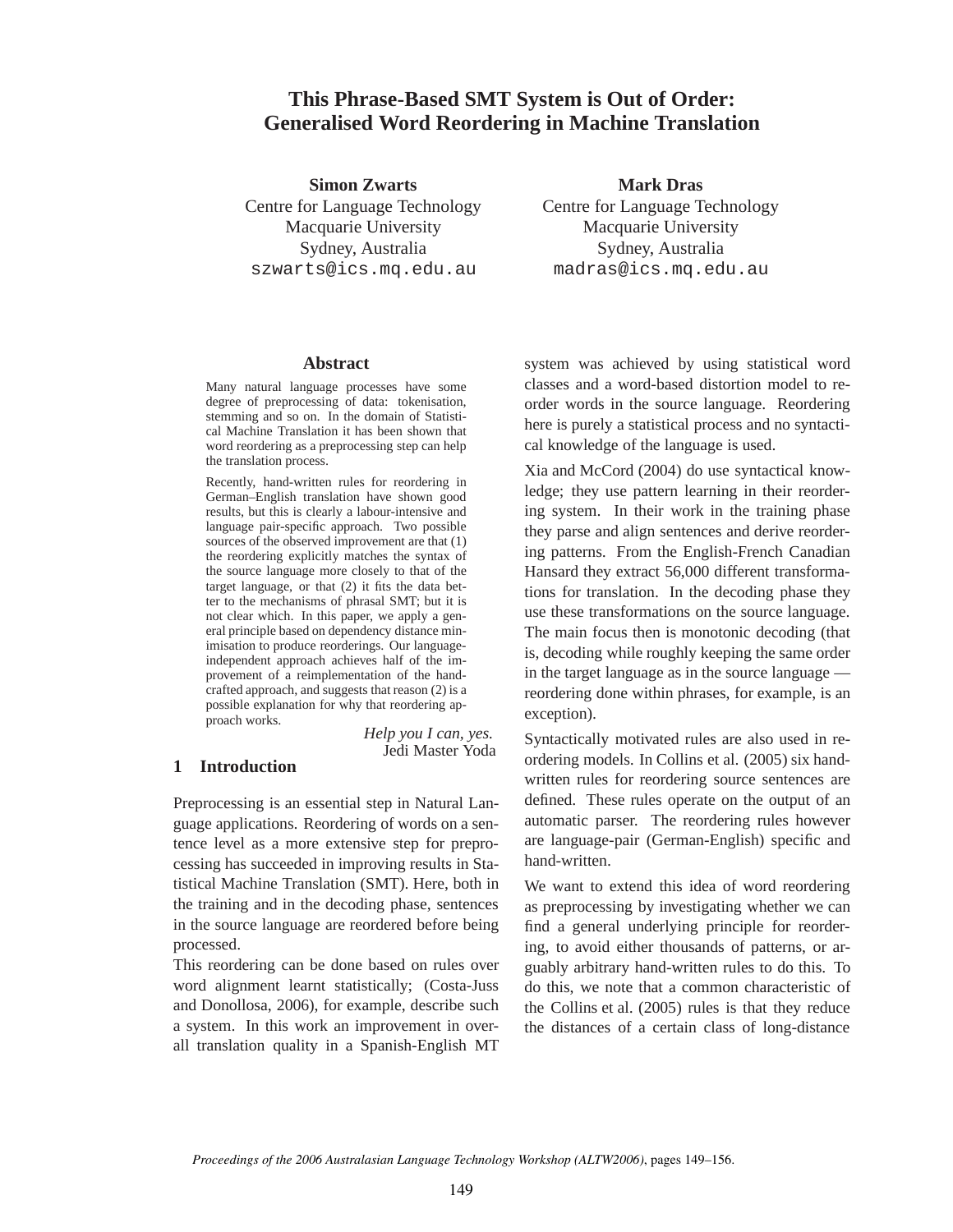dependencies in German with respect to English. We note that minimising of dependency distances is a general principle appearing in a number of guises in psycholinguistics, for example the work of Hawkins (1990). In this paper we exploit this idea to develop one general syntactically motivated reordering rule subsuming those of Collins et al. (2005).

This approach also helps us to tease out the source of translation improvement: whether it is because the reordering matches more closely the syntax of the target language, or because fits the data better to the mechanisms of phrasal SMT.

The article is structured as follows: in section 2 we give some background on previous work of word reordering as preprocessing, on general word ordering in languages and on how we can combine those. In section 3 we describe the general rule for reordering and our algorithm. Section 4 describes our experimental setup and section 5 presents the results of our idea; this leads to discussion in section 6 and a conclusion in section 7.

## **2 Reordering Motivation**

It has been shown that reordering as a preprocessing step can lead to improved results. In this section we look in a little more detail at an existing reordering algorithm. We then look at some general characteristics in word ordering in the field of psycholinguistics and propose an idea for using that information for word reordering.

## **2.1 Clause Restructuring**

Collins et al. (2005) describe reordering based on a dependency parse of the source sentence. In their approach they have defined six hand-written rules for reordering German sentences. In brief, German sentences often have the tensed verb in second position; infinitives, participles and separable verb particles occur at the end of the sentence. These six reordering rules are applied sequentially to the German sentence, which is their source language. Three of their rules reorder verbs in the German language, and one rule reorders verb particles. The other two rules reorder the subject and put the German word used in negation in a more English position. All their rules are designed to match English word ordering as much as possible. Their approach shows that adding knowledge about syntactic structure can significantly improve the performance of an existing state-of-the-art statistical machine translation system.

#### **2.2 Word Order Tendencies in Languages**

In the field of psycholinguistics Hawkins (1990) argues that the word order in languages is based on certain rules, imposed by the human parsing mechanism. Therefore languages tend to favour some word orderings over others. He uses this to explain, for example, the universal occurrence of postposed sentential direct objects in Verb-Object-Subject (VOS) languages.

In his work, he argues that one of the main reasons for having certain word orders is that we as humans try to minimise certain distances between words, so that the sentence is easier to process. In particular the distance between a head and its dependents is important. An example of this is the English Heavy Noun Phrase shift. Take the following two sentence variants:

- 1. I give <*NP*> back
- 2. I give back <*NP*>

Whether sentence 1 or 2 is favourable, or even acceptable, depends on the size (heaviness) of the NP. If the NP is *it* only 1 is acceptable. When the NP is medium-sized, like *the book*, both are fine, but the longer the NP gets the more favourable 2 gets, until native speakers will say 1 is not acceptable anymore. Hawkins explains this by using head-dependent distances. In this example *give* is the head in the sentence; if the NP is short, both the NP and *back* are closely positioned to the head. The longer the NP gets the further away *back* is pushed. The theory is that languages tend to minimise the distance, so if the NP gets too long, we prefer 2 over 1, because we want to have *back* close to its head *give*.

## **2.3 Reordering Based on Minimising Dependency Distances**

Regarding the work of Collins et al., we suggest two possible sources for the improvement obtained.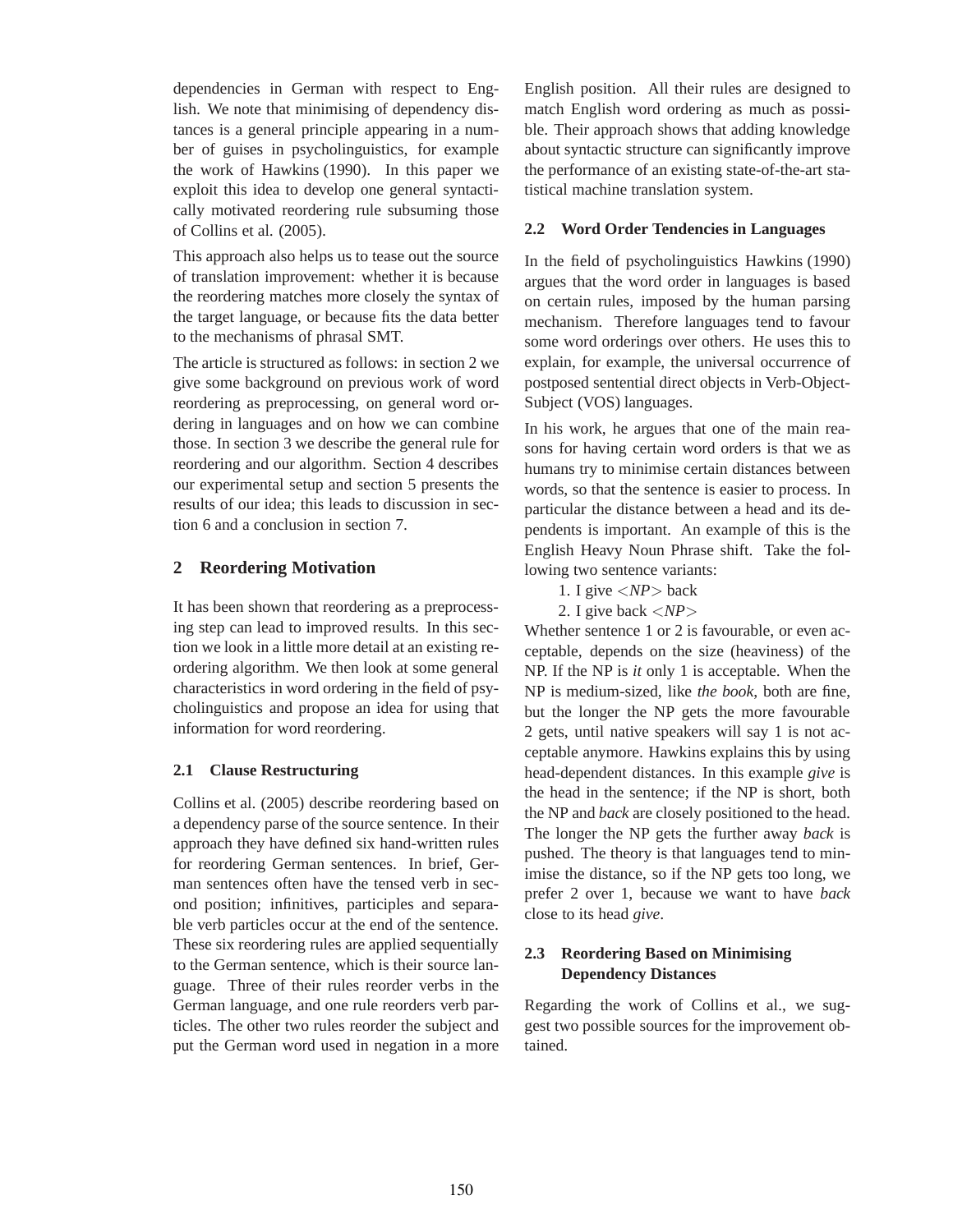**Match target language word order** Although most decoders are capable of generating words in a different order than the source language, usually only simple models are used for this reordering. In Pharaoh (Koehn, 2004), for example, every word reordering between languages is penalised and only the language model can encourage a different order. If we can match the word order of the target language to a certain degree, we might expect an increase in translation quality, because we already have more explicitly used information of what the new word ordering should be.

**Fitting phrase length** The achievement of Phrase-Based SMT (PSMT) (Koehn et al., 2003) was to combine different words into one phrase and treat them as one unit. Yet PSMT only manages to do this if the words all fit together in the same phrase-window. If in a language a pair of words having a dependency relation are further apart, PSMT fails to pick this up: for example, verb particles in German which are distant from the governing verb. If we can identify these long distance dependencies and move these words together into the span of one phrase, PSMT can actually pick up on this and treat it as one unit. This means also that sentences not reordered can have a better translation, because the phrases present in that sentence might have been seen (more) before.

The idea in this paper is to reorder based on a general principle of bringing dependencies closer to their heads. If this approach works, in not explicitly matching the word order of the target language, it suggests that fitting the phrase window is a contributor to the improvement shown by reordering. The approach also has the following attractive properties.

**Generalisation** To our knowledge previous reordering algorithms are not capable of reordering based on a general rule (unlike 'arbitrary' hand written language-pair specific rules (Collins et al., 2005) or thousands of different transformations (Xia and McCord, 2004)). If one is able to show that one general syntactically informed rule can lead to translation quality this is evidence in favour of the theory used explaining how languages themselves operate.

**Explicitly using syntactic knowledge** Although in the Machine Translation (MT) community it is still a controversial point, syntactical information of languages seems to be able to help in MT when applied correctly. Another example of this is the work of Quirk et al. (2005) where a dependency parser was used to learn certain translation phrases, in their work on "treelets". When we can show that reordering based on an elegant rule using syntactical language information can enhance translation quality, it is another small piece of evidence supporting the idea that syntactical information is useful for MT.

**Starting point in search space** Finally, most (P)SMT approaches are based on a huge search space which cannot be fully investigated. Usually hill climbing techniques are used to handle this large search space. Since hill climbing does not guarantee reaching global minima (error) or maxima (probability scoring) but rather probably gets 'stuck' in a local optimum, it is important to find a good starting point. Picking different starting points in the search space, by preprocessing the source language, in a way that fits the phrasal MT, can have an impact on overall quality.<sup>1</sup>

## **3 Minimal Dependency Reordering**

Hawkins (1990) uses the distance in dependency relations to explain why certain word orderings are more favourable than others. If we want to make use of this information we need to define what these dependencies are and how we will reorder based on this information.

#### **3.1 The Basic Algorithm**

As in Collins et al. (2005), the reordering algorithm takes a dependency tree of the source sentence as input. For every node in this tree the linear distance, counted in tokens, between the node and its parent is stored. The distance for a node is defined as the closest distance to the head of that node or its children.

<sup>&</sup>lt;sup>1</sup>This idea was suggested by Daniel Marcu in his invited talk at ACL2006, *Argmax Search in Natural Language Processing*, where he argues the importance of selecting a favourable starting point for search problems like these.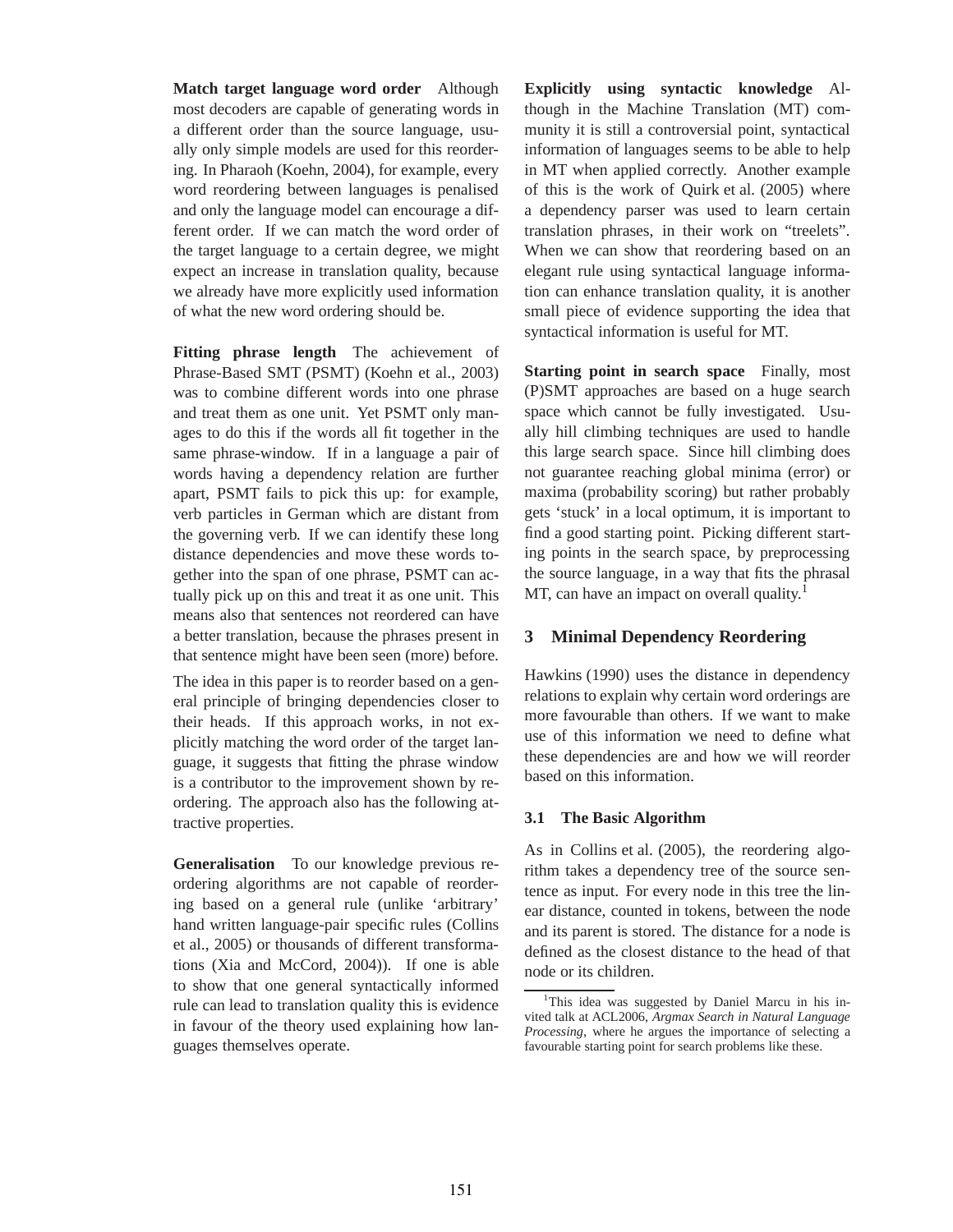

Figure 1: Reordering based on the sum of the head distances

To illustrate the algorithm of this section we present the following two examples:

1. Verb initial in VP:

```
normal order:
```
wij moeten dit probleem aanpakken we must this problem tackle **reordered:**

wij moeten aanpakken dit probleem we must tackle this problem

#### **reference:**

*we must tackle this particular problem*

2. Verb Particle reordering:

#### **normal order:**

het parlement neemt de resolutie aan the parliament takes the resolution over **reordered:** het parlement neemt aan de resolutie

the parliament takes over the resolution **reference:**

*parliament adopted the resolution*

As an example of the calculation of distances, the left tree of Figure 1 is the dependency tree for the normal order for example 1; nodes are annotated with the distance from the word to its governor. Note that in example 1 *probleem* gets a value of 1, although the word itself is 2 away from its head; we are measuring the distance from this complete constituent and not this particular word.

Based on the distance of the different child nodes we want to define an optimal reordering and pick that one. This means we have to score all the different reorderings. We want a scoring measure to do this that ignores the sign of distances and gives higher weight to longer dependency distances. Thus, similar to various statistical optimisation algorithms such as Least Mean Squares, we calculate the square of the Sum of the Head Distances (SHD<sup>2</sup>) for each node *n*, defined as:

$$
SHD2(n) = \sum_{c \in children(n)} Distance(c, n)2
$$

Every different ordering of children and head has a  $SHD<sup>2</sup>$  value; we are interested in minimising this value. We give an  $SHD<sup>2</sup>$  example in Figure 1.

We then reorder the children so that the  $SHD<sup>2</sup>$ score of a node is minimised. The righthand tree of Figure 1 gives an example. In example 1 we can see how the Dutch verb *aanpakken* is moved to the beginning of the verb phrase. In this example we match English word order, even though this is not an explicit goal of the metric. The second example does not match English word order as such, but in Dutch the verb *aannemen* was split into *aan* and *neemt* in the sentence. Our reordering places these two words together so that PSMT can pickup that this is actually one single unit. Note that the two examples also demonstrate two of Collins et al. (2005) hand-written rules. In fact, this principle subsumes all the examples given in that paper in the prototypical cases.

#### **3.2 Selecting Minimal Reorderings**

In implementing the algorithm, for each node with children we calculate the  $SHD<sup>2</sup>$  for all permutations (note that this is not computationally expensive as each node has only a small number of children). We select the collection of sibling orders with a minimal  $SHD<sup>2</sup>$ . This is indeed a collection because different orderings can still have the same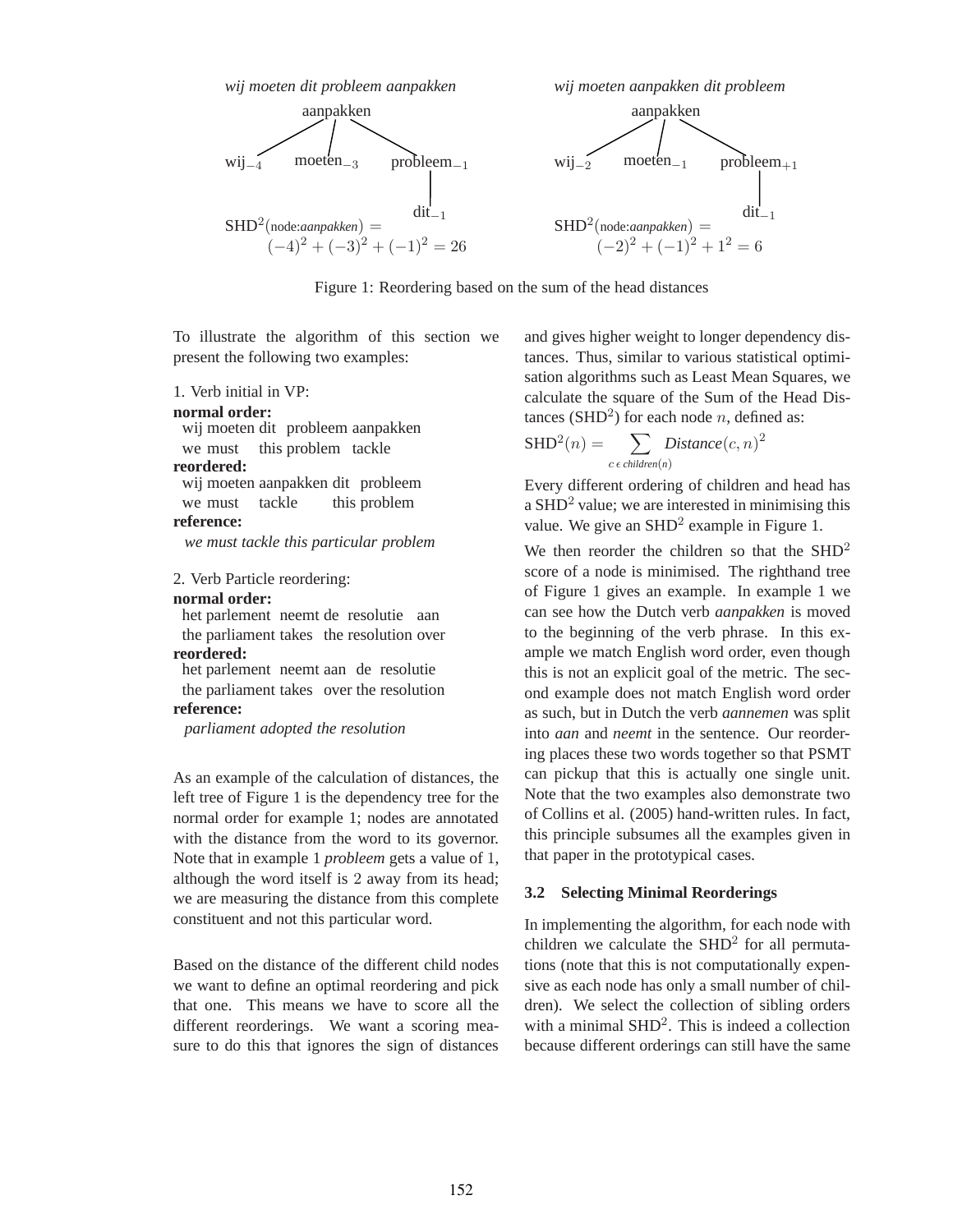$SHD<sup>2</sup>$  value. In these cases we try to match the original sentence order much as possible.

There are many different way to calculate which permutation's order is closer to the original. We first count all the constituents which are on the other side of the head compared to the original. For all permutations from the list with the same minimal  $SHD<sup>2</sup>$  we count these jumps and keep the collection with the minimal number of jumps. Then we count the breaks where the new order deviates from an ascending ordering, when the constituents are labelled with their original position. For every constituent ordering c this Break Count (BC) is defined as:

$$
BC(c) = \sum_{n=2}^{N} max(0, Pos_o(n-1) - Pos_o(n) + 1)
$$

Here  $Pos<sub>o</sub>(x)$  is the original position of the xth constituent in the new order, and  $N$  is the length of the constituent c. As an example: if we have the five constituents 1, 2, 3, 4, 5 which in a new order y are ordered  $2, 1, 3, 4, 5$  we have one break from monotonicity, where from 2 we go to 1. We add the number of breaks to the size of the break. In this case,  $BC(y) = 2$ . The original constituent order always gets value 0. From the remaining collection of orderings we can now select that one with the lowest value. This always results in a unique ordering.

#### **3.3 Source Language Parser**

To derive the dependency trees we used the Alpino (Bouma et al., 2000) parser.<sup>2</sup> Because this grammar comes with dependency information we closely follow their definition of head-dependent relations, deviating from this in only one respect. The Alpino parser marks auxiliary verbs as being the head of a complete sentence, while we took the main verb as the head of sentence, transforming the parse trees accordingly (thus moving closer to semantic dependencies).

The Alpino parser does not always produce projective parses. Reading off parse trees of Alpino in some cases already changes the word order.

#### **3.4 Four Reordering Models**

#### We investigate four models.

The first, the 'Alpino model', is to measure the impact of the parser used, as Alpino does some reordering that is intended to be linguistically helpful. We want to know what the result is of using a dependency parser which does not generate projective parses i.e. there are parses which do not result into the original sentence if we read off the tree for this parse. In this model we parse the sentences with our parser, and we simply read off the tree. If the tree is projective this results in the original tree. If this is not the case we keep for every node the original order of its children.

The second, the 'full model', chooses the reordering as described in sections 3.1 and 3.2. We hypothesised the algorithm may be too 'enthusiastic' in reordering. For example, when we encounter a ditransitive verb the algorithm usually would put either the direct or the indirect object in front of the subject. Longer constituents were moved to completely different positions in the sentence. This kind of reordering could be problematic for languages, like English, which heavily rely on sentence position to mark the different grammatical functions of the constituents.

We therefore defined the 'limited model', a restriction on the previous model where only single tokens can be reordered. When analysing previous syntactically motivated reordering (Collins et al., 2005) we realised that in most cases constituents consisting of one token only were repositioned in the sentence. Furthermore since sentence ordering is so important we decided only to reorder if 'substantial' parts were changed. To do this we introduced a threshold  $R$  and only accepted a new ordering if the new  $SHD<sup>2</sup>$  has a reduction of at least  $R$  in regard to the original sentence ordering. If it is not possible to reduce  $SHD<sup>2</sup>$  that far we would keep the original ordering. Varying  $R$  between  $0$ and 1, in this preliminary work we determined the value  $R = 0.9$ .

Finally we reimplemented the six rules in Collins et al. (2005) as closely as possible given our language pair and our parser, the Alpino parser. The 'Collins Model' will show us the im-

<sup>&</sup>lt;sup>2</sup>We would like to thank van Noord from the University of Groningen for kindly providing us the parses made by Alpino for most of the Dutch sections for the relevant data.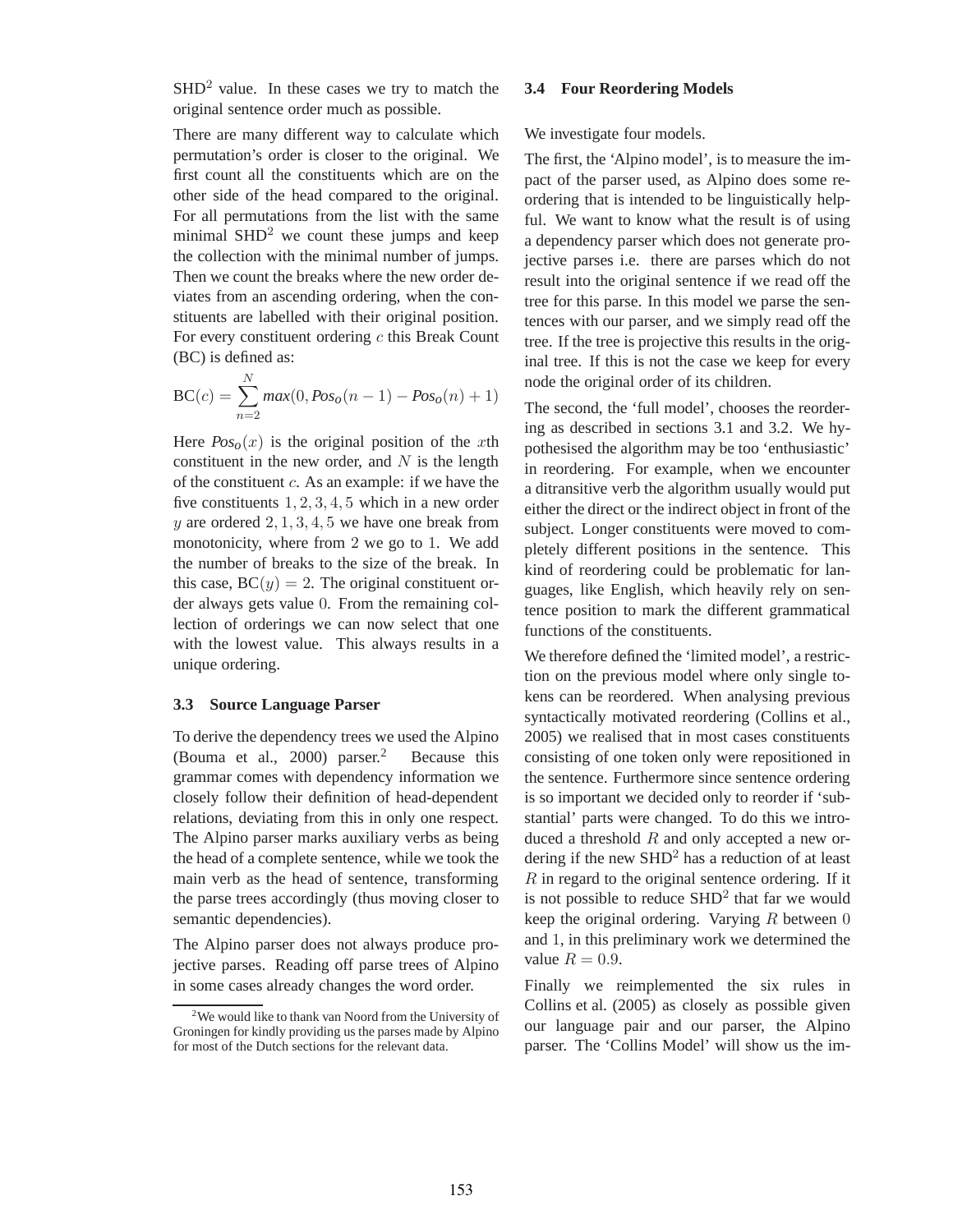|                                                                                                                                                                                                                                                                                                             |  | $n=1$ $n=2$ $n=3$ $n=4$ BP <sup>a</sup> BLEU |  |
|-------------------------------------------------------------------------------------------------------------------------------------------------------------------------------------------------------------------------------------------------------------------------------------------------------------|--|----------------------------------------------|--|
|                                                                                                                                                                                                                                                                                                             |  |                                              |  |
|                                                                                                                                                                                                                                                                                                             |  |                                              |  |
|                                                                                                                                                                                                                                                                                                             |  |                                              |  |
|                                                                                                                                                                                                                                                                                                             |  |                                              |  |
| $\begin{tabular}{l cccccc} Baseline & 0.519 & 0.269 & 0.155 & 0.0914 & 0.981 & 0.207 \\ Alpino & 0.515 & 0.264 & 0.149 & 0.085 & 0.972 & 0.198 \\ Full & 0.518 & 0.262 & 0.146 & 0.083 & 0.973 & 0.196 \\ Limited & 0.521 & 0.271 & 0.155 & 0.0901 & 0.964 & 0.203 \\Collins & 0.521 & 0.276 & 0.161 & 0.0$ |  |                                              |  |

*a* brevity penalty of BLEU

Table 1: Automatic Evaluation Metrics for the different Models

pact of our parser and our choice of language pair.

# **4 Experimental Setup**

For our experiments we used the decoder Pharaoh (Koehn, 2004). For the phrase extraction we used our implementation of the algorithm which is described in the manual of Pharaoh. As a language model we used the SRILM (Stolcke, 2002) toolkit. We used a trigram model with interpolated Kneser-Ney discounting.

For a baseline we used the Pharaoh translation made with a normal GIZA++ (Och and Ney, 2003) training on unchanged text, and the same phrase extractor we used for our other four models.

As an automated scoring metric we used the BLEU (Papineni et al., 2002) and the F-Measure (Turian et al.,  $2003$ )<sup>3</sup> method.

For our training data we used the Dutch and English portions of most of the Europarl Corpus (Koehn, 2003). Because one section of the Europarl corpus was not available in a parsed form, this was left out. After sentence aligning the Dutch and the English part we divided the corpus into a training and a testing part. From the original available Dutch parses we selected every 200th sentence for testing, until we had 1500 sentences. We have a little over half a million sentences in our training section.

#### **5 Results**

For the three models and the baseline, results are given in Table 1. The first interesting result is the impact of the parser used. In the Europarl corpus 29% of the sentences have a different word order when just reading off the Alpino parse compared to the original word order. It turns out that our results for the Alpino model do not improve on the baseline.

In the original Collins et al. work, the improvement over the baseline was from 0.252 to 0.268 (BLEU) which was statistically significant. Here, the starting point for the Collins reordering is the read-off from the Alpino tree; the appropriate baseline for measuring the improvement made by the Collins reordering is thus the Alpino model, and the Collins model improvement is (a comparable) 0.01 BLEU point.

The Full Reordering model in fact does worse than the Alpino model. However, in our Limited Reordering model, our scores show a limited improvement in both BLEU and F-Measure above the Alpino model score.

In this model only half of the sentences  $(49\%)$ are reordered compared to the original source sentences. But as mentioned in section 2 notreordered sentences can also be translated differently because we hope to have a better phrase table. When we compare sentence orders from this model against the sentence ordering from the direct read-off from the Alpino parser 46% of the sentences have a different order, so our method does much more than changing the 29% changed sentences of the Alpino read-off up to 49%.

In Table 2 we present some examples where we actually produce better translations than the baseline,

<sup>&</sup>lt;sup>3</sup>In this article, we used our own implementations of the BLEU and the F-Measure score available from http://www.ics.mq.edu.au/˜szwarts/ Downloads.php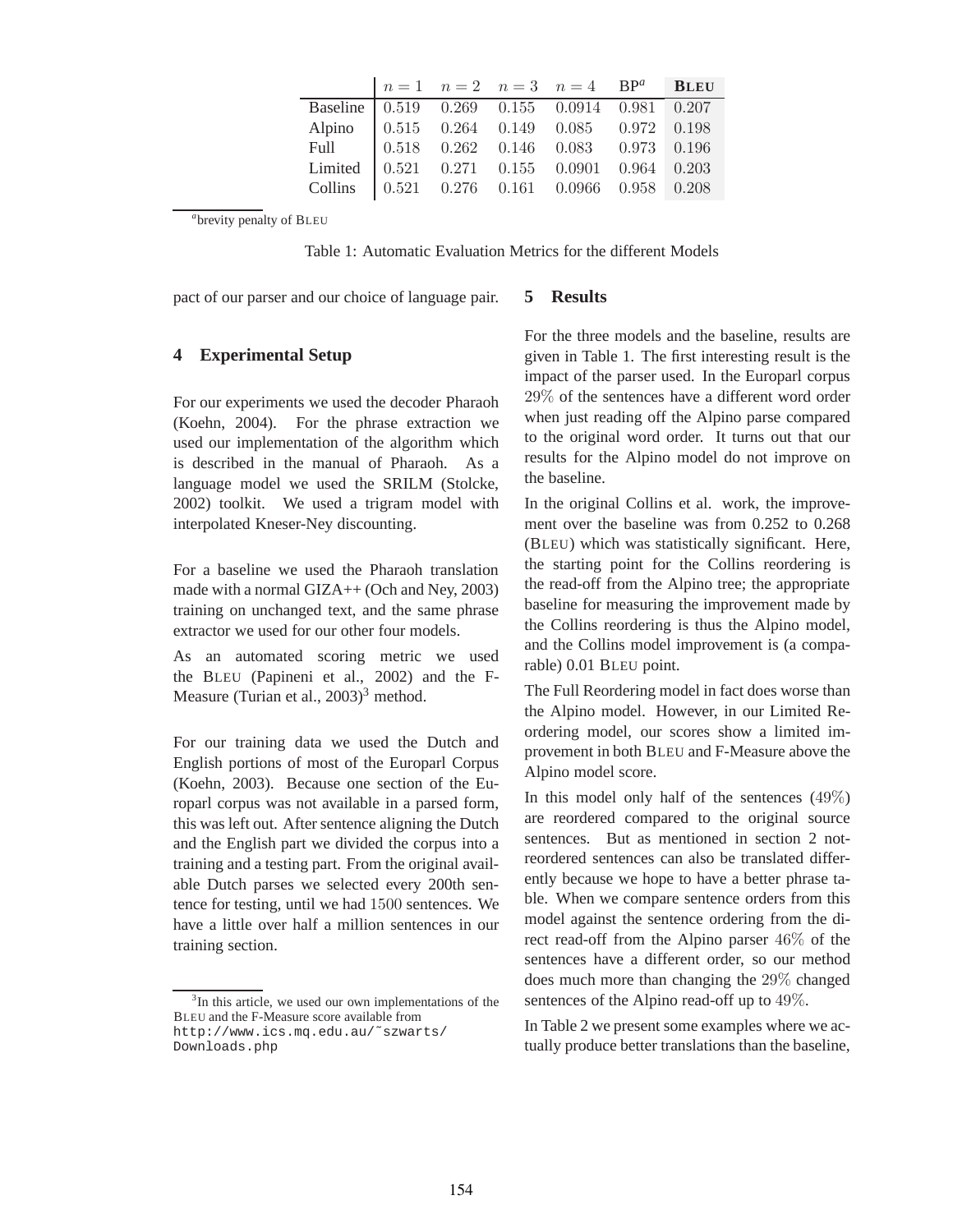|                |              | <b>Limited Reordering success</b>                                     |
|----------------|--------------|-----------------------------------------------------------------------|
| $\mathbf{1}$   | $\mathbf{B}$ | the democratisation process is web of launched                        |
|                | L            | the democratisation process has been under way                        |
|                | R            | the process of democratisation has only just begun                    |
| 2              | B            | the cap should be revised for farmers to support                      |
|                | L            | the cap should be revised to support farmers                          |
|                | R            | the cap must be reorganised to encourage farmers                      |
| 3              | B            | but unfortunately i have to my old stand                              |
|                | L            | but unfortunately i must stand by my old position                     |
|                | R            | but unfortunately i shall have to adhere to my old point of view      |
| $\overline{4}$ | B            | how easy it is                                                        |
|                | L            | as simple as that                                                     |
|                | $\mathbb{R}$ | it is as simple as that                                               |
| $\overline{5}$ | B            | it is creatures with an sentient beings                               |
|                | L.           | there are creatures with an awareness                                 |
|                | R            | they are sentient creatures                                           |
|                |              | <b>Limited Reordering failure</b>                                     |
| 6              | B            | today we can you with satisfaction a compromise proposal put          |
|                | L            | today we can you and i am pleased submitting a compromise proposal    |
|                | R            | i am pleased to see that we have today arrived at a compromise motion |
| 7              | $\mathbf{B}$ | this is a common policy                                               |
|                | L            | is this we need a common policy                                       |
|                | R            | a common policy is required in this area                              |

Table 2: Examples of translation, B: Baseline, L: Our Limited Reordering model, R: Human Reference

and below that some examples where the baseline beats our model on translation quality. Example 3 takes advantage of a moved verb; the original Dutch sentence here ends with a verb indicating that the situation is unchanged. Example 2 also takes advantage of a moved final verb. In example 4, the baseline gets confused by the verb-final behaviour.

### **6 Discussion**

The Full Reordering model, without the limitation of moving only one token constituent and the R threshold, reorders most of the sentences: 90% of the Dutch sentences get reordered. As can be seen from Table 1 our scores drop even further than using only the Alpino model. Getting too close to the ideal of limiting dependency distance, we actually move large clauses around so much, for a language which depends on word order to mark grammatical function, that the sentences gets scrambled and lose too much information. Manually judging the sentence we can find examples where the sentence locally improved in quality, but overall most translations are worse than the baseline.

In addition, the phrase table for the Fully Reordered model is much smaller than the phrase table for the non-reordered model. At first we thought this was due to the new model generalising better. For example we find the verb particle more often next to the governing verb than in other contexts. However a better explanation for this in light of the negative results for this model is based on the GIZA++ training. Eventually the phrases are derived from the output of a GIZA++ training which iteratively tries to build IBM model 4 (Brown et al., 1994) alignments on the sentence pairs. When the source sentences are extremely reordered (e.g. an object moved before the subject) the distortion model of model 4 makes it harder to link these words, so eventually we would extract fewer phrases.

Regarding the results of the Limited model compared to original Collins et al. results, we used the default settings for Pharaoh, while Collins et al. probably did not. This could explain the difference in baseline scores (0.207 vs 0.252) for languages with similar syntactic features.

Comparing the results of the Limited model to the reimplementation of the Collins rules in this work, we see that we have achieved half of the improvement without using any language-specific rules. That the approach works by bringing related words closer, in a way that can be taken advantage of by the phrase mechanisms of SMT without ex